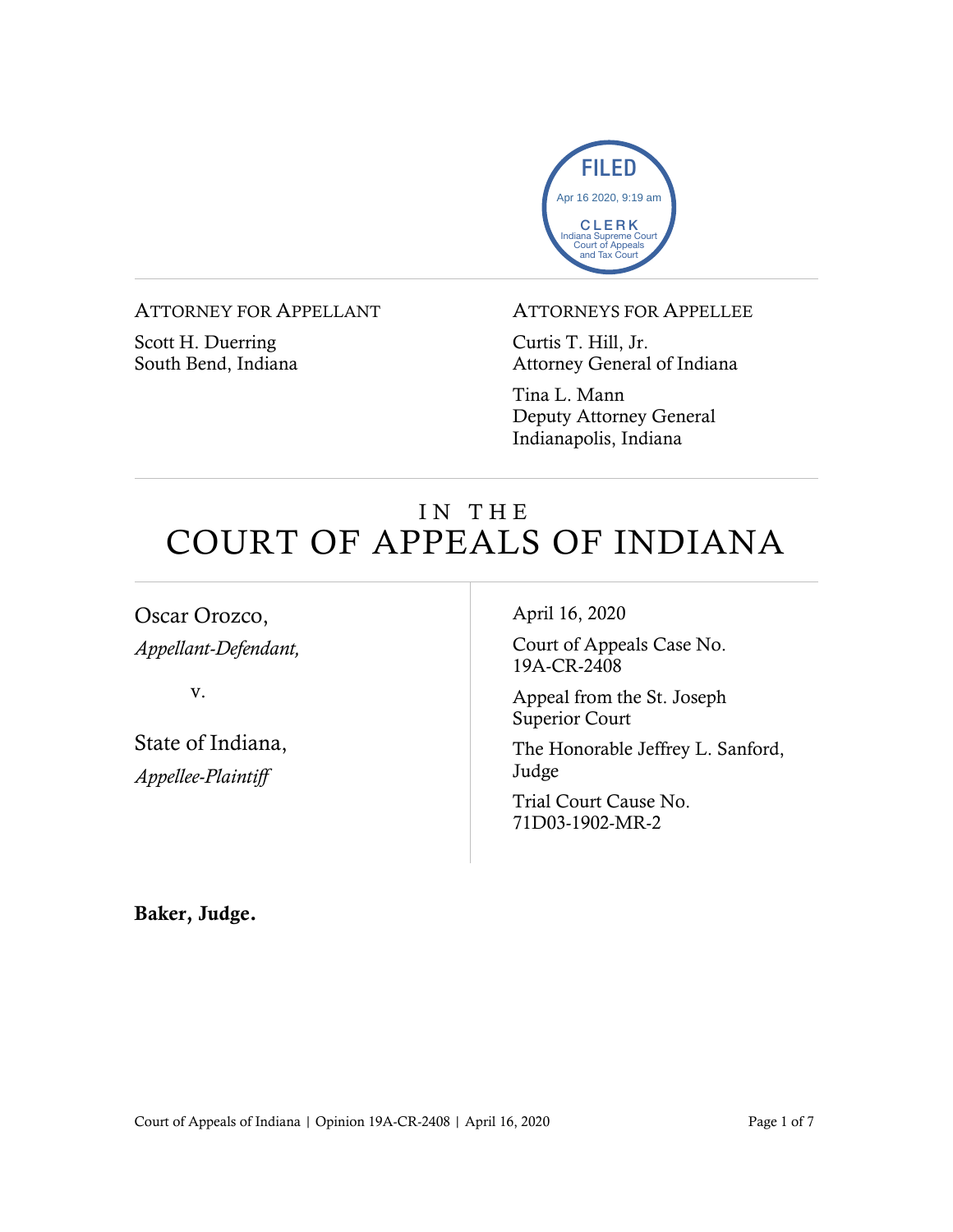$[1]$  Oscar Orozco appeals his conviction for Murder.<sup>1</sup> He argues that the evidence is insufficient to disprove his claim of self-defense beyond a reasonable doubt. Finding the evidence sufficient, we affirm.

## Facts

- [2] On June 10, 2017, Miguel Rosales and a group of his friends, including Orozco and George Martinez, went to a bar in Mishawaka. At the bar, several groups of friends met up; the gathering included Bennie Bueno and Joe Caballero. After last call at the bar, the large group got up and left, walking out to the parking lot. Once in the parking lot, a fight broke out. "It was a rumble," with everyone fighting, including Orozco. Tr. Vol. III p. 91. At some point, Orozco punched Caballero.
- [3] Rosales punched Bueno, knocking him down, and Bueno pulled out a gun. Martinez grabbed the gun, and he and Bueno struggled for possession of the firearm. Rosales and another individual jumped on Bueno and began hitting him. As the struggle continued, Rosales hit Bueno on the head with a beer bottle, knocking him to the ground. The blow caused a huge cut in Bueno's head that bled profusely and caused a hemorrhage around his brain. Rosales continued to "beat[] [Bueno] up" after Bueno fell to the ground. Tr. Vol. II p.

 $1$  Ind. Code § 35-42-3-1.

Court of Appeals of Indiana | Opinion 19A-CR-2408 | April 16, 2020 Page 2 of 7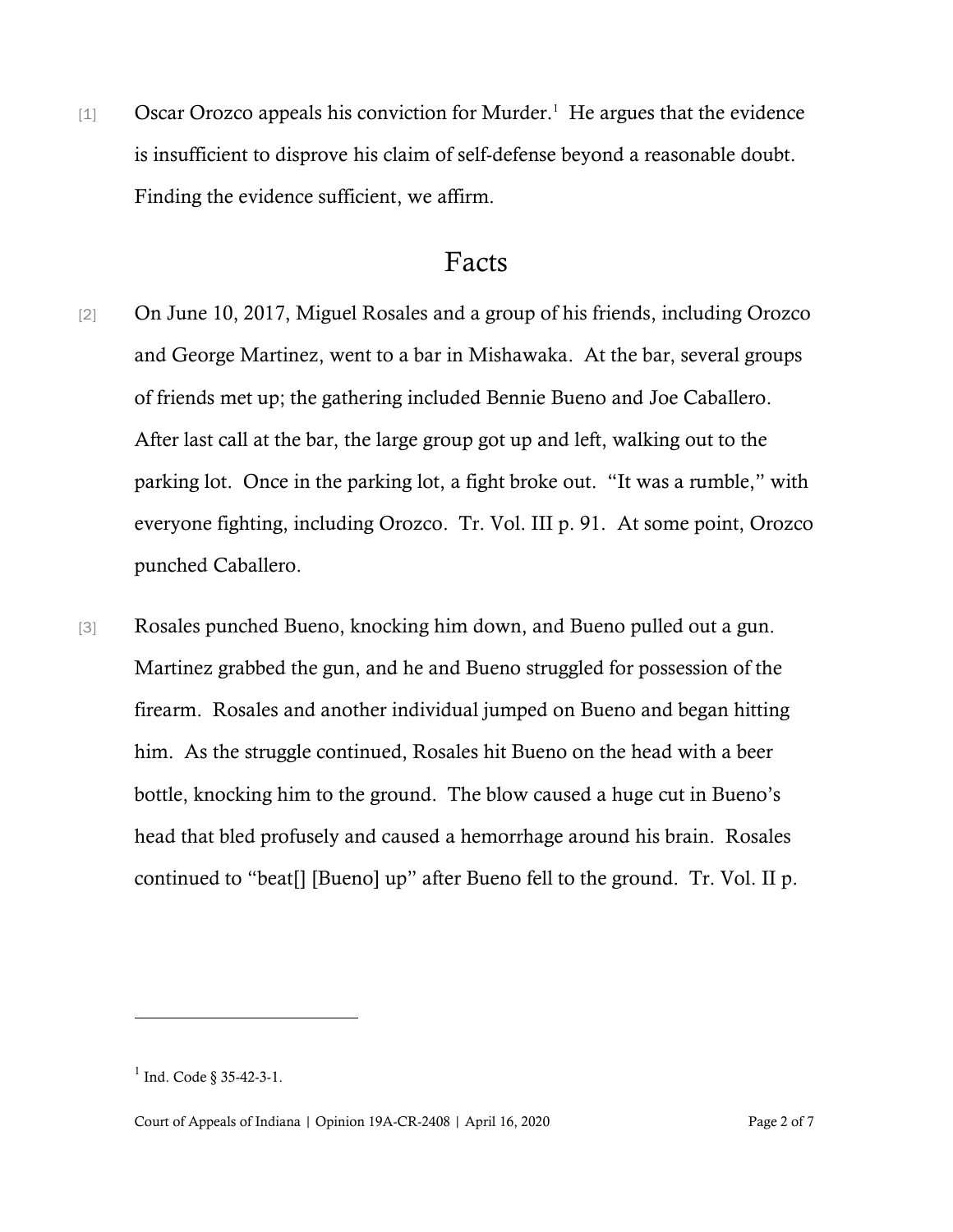191. Martinez was holding the barrel part of the gun, and the gun was going "up and down." Tr. Vol. IV p. 64.

- [4] At that point, Bueno was no longer fighting. He was leaned up against the truck with Martinez at his side. Martinez had two hands on the gun and Rosales had his hands on Bueno's forearms. Orozco then ran up and shot Bueno five times in the right side of his back and one time underneath his arm on the right side of his body. Bueno staggered away, bleeding profusely, and fell into his friend's arms and onto the pavement, where he died. After Orozco shot Bueno, Orozco, Rosales, and Martinez ran to a vehicle, yelling "let's go, get out of here," and drove away. *Id.* at 30. The gun was "thrown out," and Orozco and his friends decided to drive back to Chicago and no one talked about what had happened because they "didn't want to know." *Id.* at 31, 92.
- [5] On February 15, 2019, the State charged Orozco with murder and a firearm enhancement.<sup>2</sup> Orozco's jury trial began on September 9, 2019, at which he raised a claim that he had acted in self-defense. The jury found Orozco guilty of murder on September 12, 2019. Orozco waived his right to have a jury consider the firearm enhancement, and the trial court found him guilty of the enhancement. On October 11, 2019, the trial court sentenced Orozco to fortyfive years, enhanced by five years for the firearm use, for an aggregate sentence of fifty years imprisonment. Orozco now appeals.

 $2$  It is unclear why there was a lengthy delay between the shooting and the filing of the criminal charges.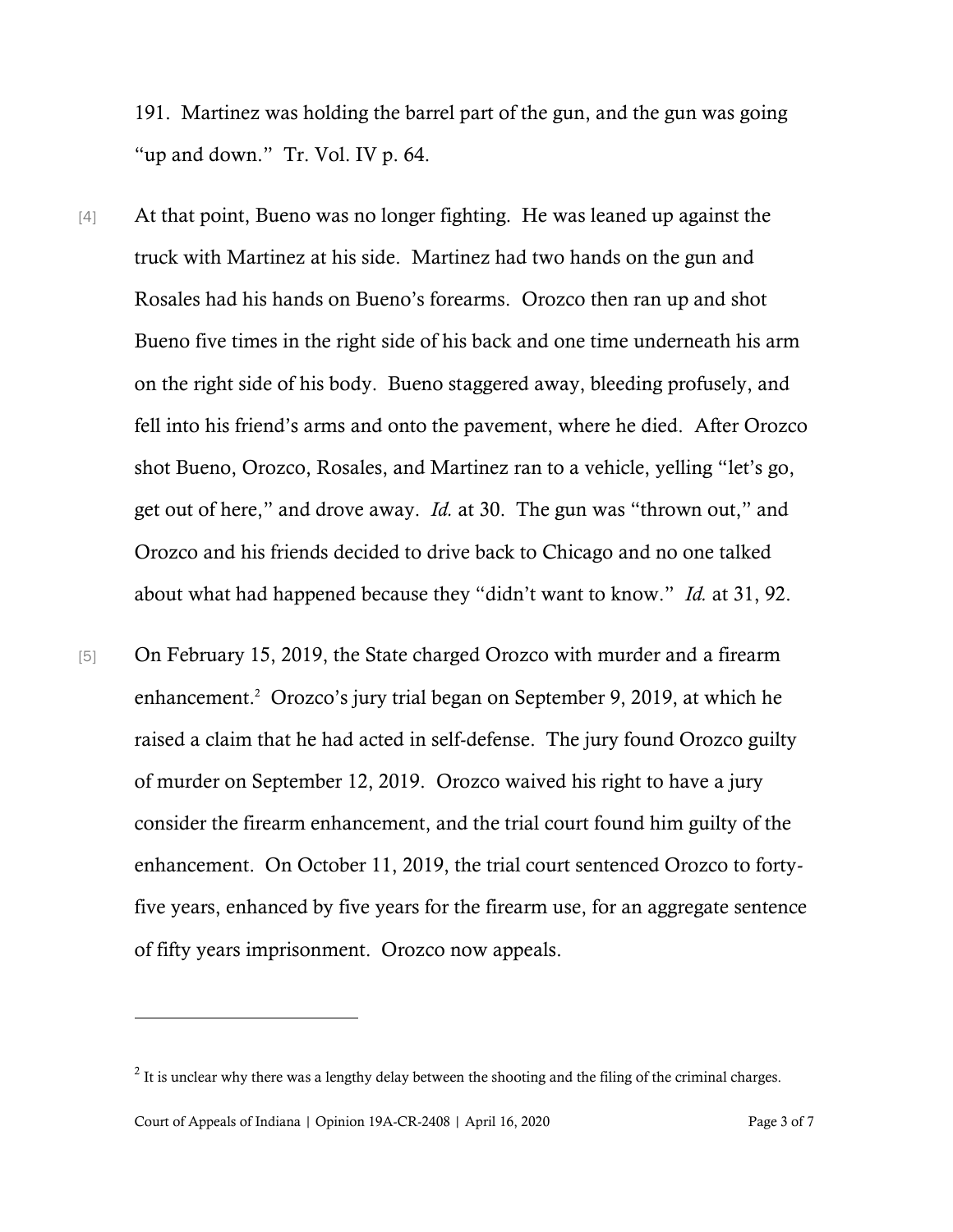## Discussion and Decision

- [6] Orozco's sole argument on appeal is that the State did not disprove his claim of self-defense beyond a reasonable doubt. The standard of review for a challenge to the sufficiency of evidence to rebut a claim of self-defense is the same as the standard for any sufficiency of the evidence claim. *Wallace v. State*, 725 N.E.2d 837, 840 (Ind. 2000). Thus, we will neither reweigh the evidence nor assess witness credibility. *Id.* If there is sufficient probative evidence supporting the factfinder's conclusion, then we will affirm. *Id.*
- [7] A person is justified in using deadly force against another person if he "reasonably believes that that force is necessary to prevent seriously bodily injury" to himself or a third person. Ind. Code § 35-41-3-2(c). To assert a successful claim of self-defense, a defendant must show that he (1) was in a place he had a right to be; (2) did not provoke, instigate, or participate willingly in the violence; and (3) had a reasonable fear of death or great bodily harm. *McEwen v. State*, 695 N.E.2d 79, 90 (Ind. 1998). When the defense is raised and supported by the evidence, the State bears the burden of negating one of the elements. *Id.* We will reverse a conviction despite a claim of self-defense only if no reasonable person could say that the claim was negated by the State beyond a reasonable doubt. *Taylor v. State*, 710 N.E.2d 921, 924 (Ind. 1999).
- [8] The General Assembly has decreed that a person is *not* justified in using force if, among other things, "the person has entered into combat with another person . . . unless the person withdraws from the encounter and communicates

Court of Appeals of Indiana | Opinion 19A-CR-2408 | April 16, 2020 Page 4 of 7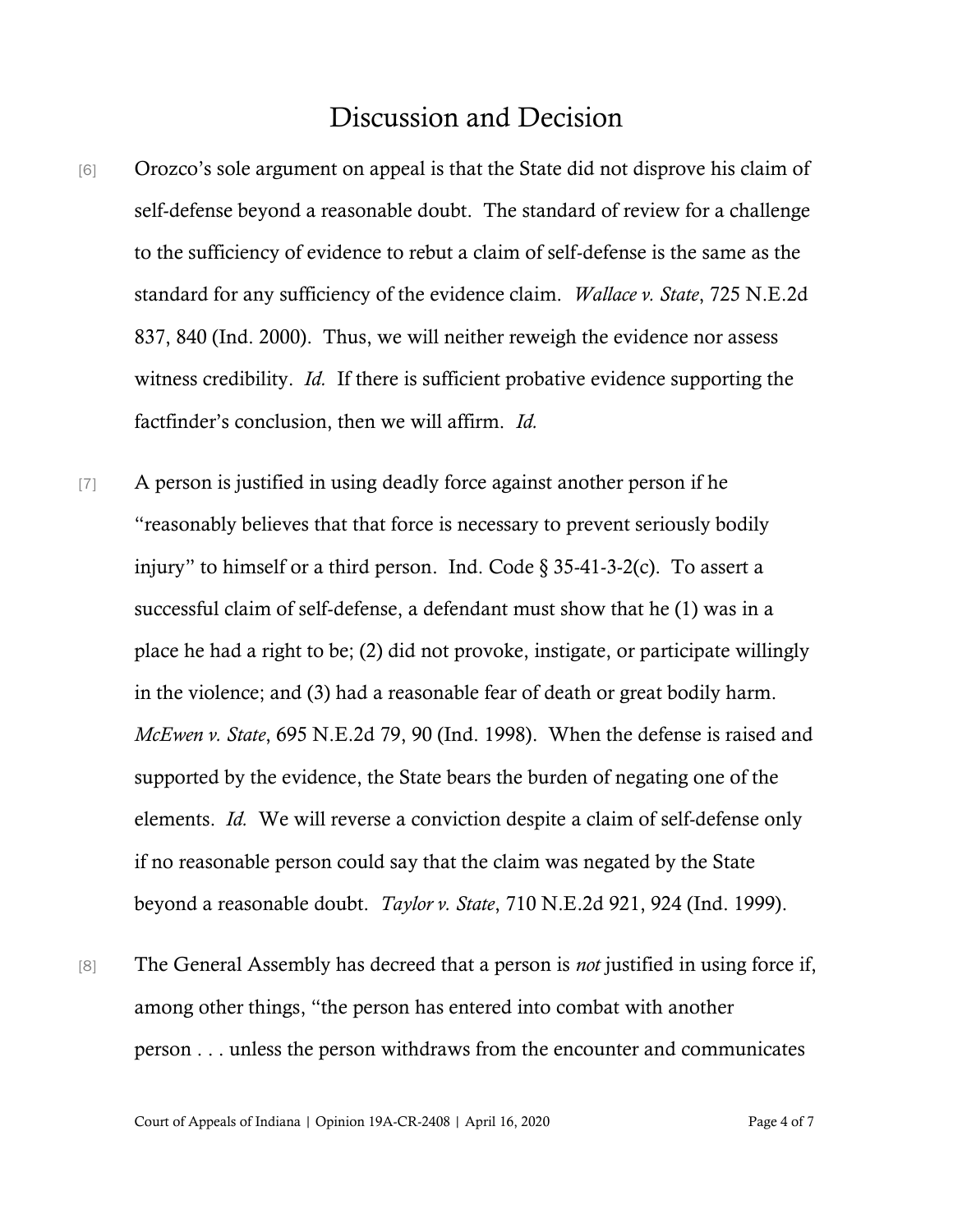to the other person the intent to do so and the other person nevertheless continues or threatens to continue unlawful action." I.C.  $\S 35-41-3-2(g)(3)$ .

- [9] In this case, there was a melee in the parking lot involving many people, including Orozco. Witnesses testified that "everybody just started fighting," tr. vol. II p. 174, "everybody [was] fighting" and it was a "rumble," tr. vol. III p. 91, "[e]verybody was fighting and running around" and no one was trying to stop it, tr. vol. II p. 149, and "once the fight broke out, it was just like a domino effect. Everybody just started fighting," tr. vol. IV p. 68. Orozco was part of the melee and punched Joe Caballero during the fight. Tr. Vol. III p. 150.
- [10] In other words, Orozco was not an innocent bystander. He was a willing and active participant. Orozco points out that there is no evidence that he was involved in combat with Bueno, but in the situation of a large melee we do not believe that is a relevant fact. Orozco was part of a large group of people and was, therefore, part of the "everybody" who was fighting. We believe that a reasonable factfinder could have inferred from these circumstances that Orozco was a mutual combatant who had not withdrawn and communicated an intent to do so before he shot Bueno.
- [11] Moreover, we also note that before Orozco shot Bueno, Bueno had already stopped fighting. He had been repeatedly punched by Rosales and Martinez. Rosales hit him with a beer bottle and knocked him to the ground, causing a large head wound that was bleeding profusely. The jury heard testimony that this significant head trauma "likely would have caused some type of disability

Court of Appeals of Indiana | Opinion 19A-CR-2408 | April 16, 2020 Page 5 of 7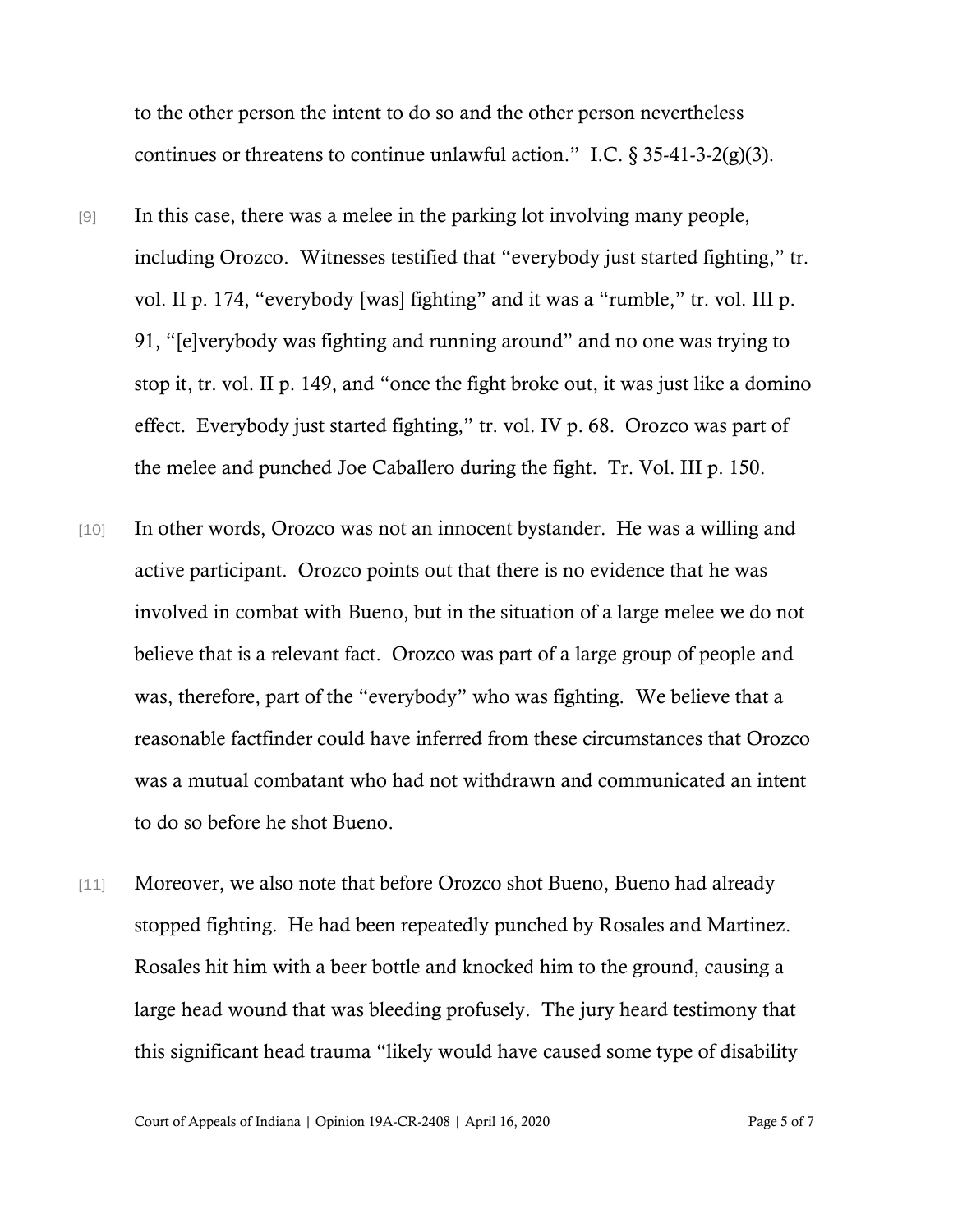of the brain function" that would be potentially severe. Tr. Vol. III p. 17. In addition to the large wound caused by the bottle, Bueno also sustained the following injuries before he was shot: a black eye, an abrasion on his back, multiple abrasions on his face, and multiple small lacerations and tearing of the tissue in the back of his head. At the time Orozco shot him, Bueno was on the ground, leaned up against a vehicle. Martinez had control of Bueno's gun and Rosales was holding Bueno's forearms.

- [12] A reasonable factfinder could infer from this evidence that it was no longer objectively reasonable for Orozco to believe that Bueno still posed a risk of serious bodily injury to anyone because Bueno was simply too incapacitated by his injuries. Additionally, Orozco shot Bueno five times in the back and once in the side. *See Hood v. State*, 877 N.E.2d 492, 497 (Ind. Ct. App. 2007) ("Firing multiple shots undercuts a claim of self-defense."). Therefore, even if Orozco had been justified in using some level of force, the jury could have reasonably determined that he used excessive force under the circumstances.
- [13] Finally, we note that after Orozco shot Bueno, he got in the vehicle with his friends and fled the state, throwing out the gun at some point in the process. *See Banks v. State*, 257 Ind. 530, 538, 276 N.E.2d 155, 159 (1971) (holding that evidence of a defendant's flight from the scene and subsequent disposition of the weapon was competent evidence of consciousness of guilt). In other words, Orozco's own conduct shows that he did not believe he had acted in selfdefense. Rather than calling for medical assistance or contacting law enforcement, he fled the state and disposed of the murder weapon. This is

Court of Appeals of Indiana | Opinion 19A-CR-2408 | April 16, 2020 Page 6 of 7